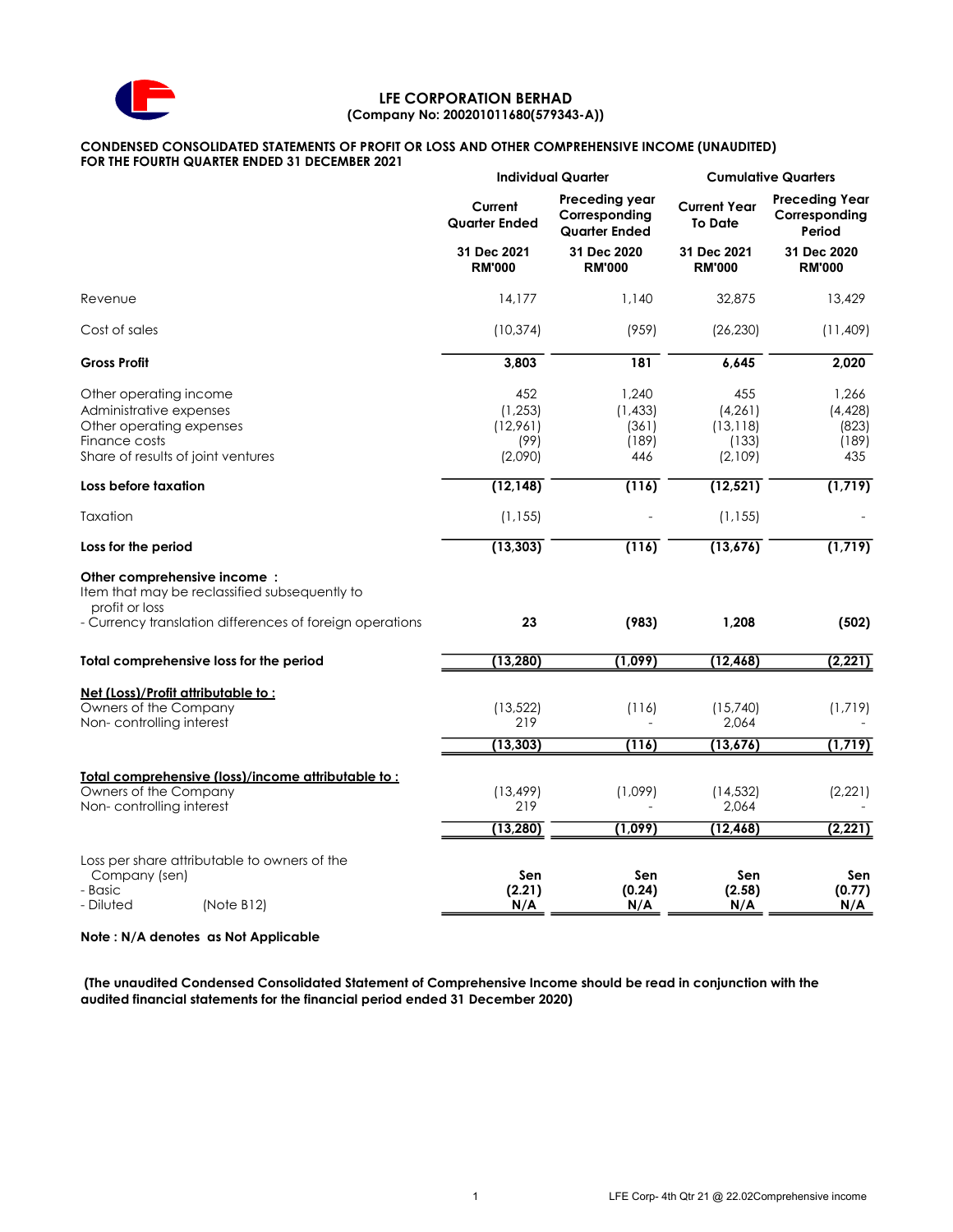## LFE CORPORATION BERHAD (Company No: 200201011680(579343-A))

## CONDENSED CONSOLIDATED STATEMENT OF FINANCIAL POSITION (UNAUDITED) AS AT 31 DECEMBER 2021

|                                                 | <b>At Current</b><br><b>Financial Year</b><br><b>Ended</b><br>31 Dec. 2021<br><b>Unaudited</b><br>(RM'000) | <b>At Previous</b><br><b>Financial Year</b><br><b>Ended</b><br>31 Dec. 2020<br><b>Audited</b><br>(RM'000) |
|-------------------------------------------------|------------------------------------------------------------------------------------------------------------|-----------------------------------------------------------------------------------------------------------|
| <b>ASSETS</b>                                   |                                                                                                            |                                                                                                           |
| <b>Non-Current Assets</b>                       |                                                                                                            |                                                                                                           |
| Property, plant and equipment                   | 655                                                                                                        | 406                                                                                                       |
| Goodwill<br><b>Investment in Joint Ventures</b> | 23,208<br>1,437                                                                                            | 21,166                                                                                                    |
|                                                 | 25,300                                                                                                     | 21,572                                                                                                    |
|                                                 |                                                                                                            |                                                                                                           |
| <b>Current Assets</b>                           |                                                                                                            |                                                                                                           |
| <b>Contract Assets</b>                          | 1,660                                                                                                      | 6,804                                                                                                     |
| Property development cost                       | 352                                                                                                        |                                                                                                           |
| Trade receivables<br>Other receivables          | 17,563<br>15,986                                                                                           | 16,870<br>3,120                                                                                           |
| Fixed deposits placed with licensed banks       | 9,686                                                                                                      | $\overline{\phantom{a}}$                                                                                  |
| Cash and bank balances                          | 22,571                                                                                                     | 1,594                                                                                                     |
|                                                 | 67,818                                                                                                     | 28,388                                                                                                    |
|                                                 |                                                                                                            |                                                                                                           |
| <b>TOTAL ASSETS</b>                             | 93,118                                                                                                     | 49,960                                                                                                    |
| <b>EQUITY AND LIABILITIES</b>                   |                                                                                                            |                                                                                                           |
| Equity attributable to owners of the Company    |                                                                                                            |                                                                                                           |
| <b>Share Capital</b>                            | 107,712                                                                                                    | 61,917                                                                                                    |
| Reserves                                        | (39, 405)                                                                                                  | (24, 873)                                                                                                 |
| Non-controlling interest                        | 6,326<br>74,633                                                                                            | 37,044                                                                                                    |
|                                                 |                                                                                                            |                                                                                                           |
| <b>Current Liabilities</b>                      |                                                                                                            |                                                                                                           |
| <b>Contract liabilities</b>                     | 48                                                                                                         | 39                                                                                                        |
| Trade payables                                  | 9,465                                                                                                      | 4,911                                                                                                     |
| Other payables                                  | 5,073                                                                                                      | 7,966                                                                                                     |
| Amout owing to associate company<br>Borrowing   | 2,400<br>328                                                                                               |                                                                                                           |
| <b>Deferred Tax Liabilities</b>                 | 9                                                                                                          |                                                                                                           |
| Provision for taxation                          | 1,162<br>18,485                                                                                            | 12,916                                                                                                    |
|                                                 |                                                                                                            |                                                                                                           |
| <b>Total Liabilities</b>                        | 18,485                                                                                                     | 12,916                                                                                                    |
| <b>TOTAL EQUITY AND LIABILITIES</b>             | 93,118                                                                                                     | 49,960                                                                                                    |
| Net assets per share (RM)                       | 0.09                                                                                                       | 0.16                                                                                                      |

(The unaudited Condensed Consolidated Statement of Financial Position should be read in conjunction with the audited financial statements for the financial period ended 31 December 2020)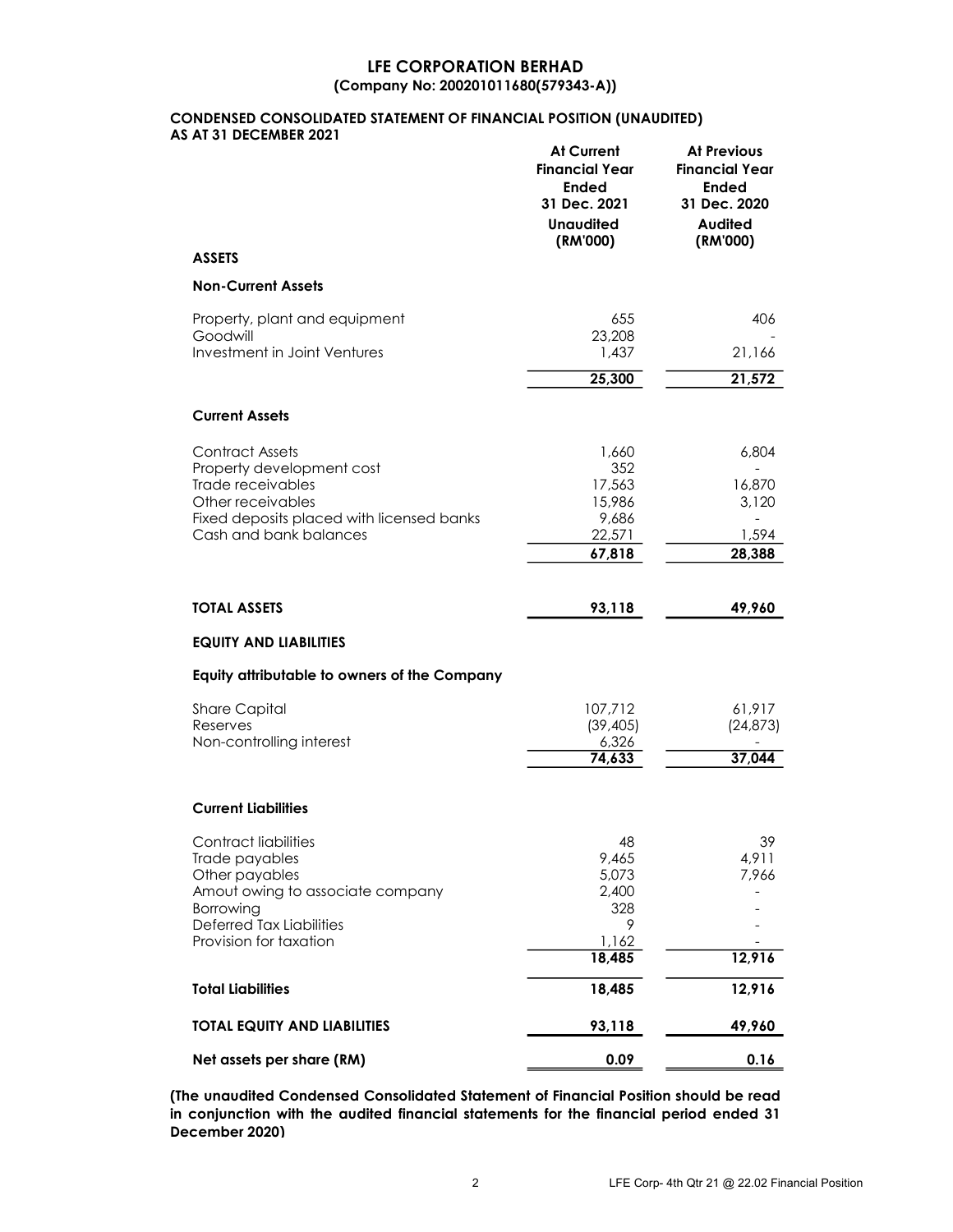## LFE CORPORATION BERHAD

(Company No: 200201011680(579343-A))

#### CONDENSED CONSOLIDATED STATEMENT OF CHANGES IN EQUITY (UNAUDITED) FOR THE FOURTH QUARTER ENDED 31 DECEMBER 2021

|                                                                          |                          | <b>Attributable to Owners of the Company</b> |                                    |                          |                   |                             |                    |
|--------------------------------------------------------------------------|--------------------------|----------------------------------------------|------------------------------------|--------------------------|-------------------|-----------------------------|--------------------|
|                                                                          |                          | Non-distributable reserve                    | $\longrightarrow$                  |                          |                   |                             |                    |
|                                                                          | <b>Share</b><br>capital  | Capital<br>Reserves                          | Exchange<br>translation<br>reserve | Accumulated<br>losses    | Total             | Non-controlling<br>interest | Total<br>equity    |
| (Unaudited)                                                              | (RM'000)                 | (RM'000)                                     | (RM'000)                           | (RM'000)                 | (RM'000)          | (RM'000)                    | (RM'000)           |
| As at 1 January 2021                                                     | 61.917                   | 17,568                                       | 2,821                              | (45, 262)                | 37,044            |                             | 37,044             |
| New share issue:<br>Riahts issue<br>Shares issue pursuant to acquisition | 39,245<br>6,550          |                                              |                                    | $\overline{\phantom{a}}$ | 39,245<br>6.550   | ٠                           | 39.245<br>6,550    |
| Acquisition of non-controlling interest                                  |                          |                                              | $\overline{\phantom{a}}$           | ٠                        | $\sim$            | 4,262                       | 4,262              |
| (Loss)/Profit for the financial period<br>Other comprehensive income     |                          |                                              | .208                               | (15,740)                 | (15.740)<br>1.208 | 2,064                       | (13,676)<br>208, ا |
| Total comprehensive income/(loss) for the period                         | $\overline{\phantom{a}}$ |                                              | 1.208                              | (15,740)                 | (14, 532)         | 2,064                       | (12, 468)          |
| As at 31 December 2021                                                   | 107,712                  | 17,568                                       | 4,029                              | (61,002)                 | 68,307            | 6,326                       | 74,633             |

|                                         |                              | <b>Attributable to Owners of the Company</b><br>Non-distributable reserve $\longrightarrow$ |                                                |                                   |                   |                                         |                             |
|-----------------------------------------|------------------------------|---------------------------------------------------------------------------------------------|------------------------------------------------|-----------------------------------|-------------------|-----------------------------------------|-----------------------------|
| (Audited)                               | Share<br>capital<br>(RM'000) | Capital<br>Reserves<br>(RM'000)                                                             | Exchange<br>translation<br>reserve<br>(RM'000) | Accumulated<br>losses<br>(RM'000) | Total<br>(RM'000) | Non-controlling<br>interest<br>(RM'000) | Total<br>equity<br>(RM'000) |
| As at 1 January 2020                    | 57,142                       | 17,568                                                                                      | 849, ا                                         | (42,069)                          | 34,490            | $\sim$                                  | 34,490                      |
| Restatement                             | $\overline{\phantom{a}}$     | $\overline{\phantom{a}}$                                                                    | 1,474                                          | (1, 474)                          | $\sim$            |                                         | 1,474                       |
| As at 1 January 2020 (restated)         | 57.142                       | 17.568                                                                                      | 3.323                                          | (43.543)                          | 34,490            | $\overline{\phantom{a}}$                | 33,016                      |
| Private Placement                       | 4,775                        | ٠                                                                                           | ٠                                              | $\overline{\phantom{a}}$          | 4,775             | $\overline{\phantom{a}}$                | 4,775                       |
| Profit for the financial vear           |                              | ۰                                                                                           | ٠                                              | (1.719)                           | (1.719)           |                                         |                             |
| Other comprehensive loss                |                              |                                                                                             | (502)                                          |                                   | (502)             |                                         |                             |
| Total comprehensive loss for the period | $\overline{\phantom{a}}$     | ٠                                                                                           | (502)                                          | (1,719)                           | (2,221)           | $\overline{\phantom{a}}$                | (4, 442)                    |
| As at 31 December 2020                  | 61,917                       | 17,568                                                                                      | 2,821                                          | (45,262)                          | 37,044            |                                         | 33,349                      |

(The Condensed Consolidated Statement of Changes in Equity should be read in conjunction with the audited financial statements for the financial period ended 31 December 2020)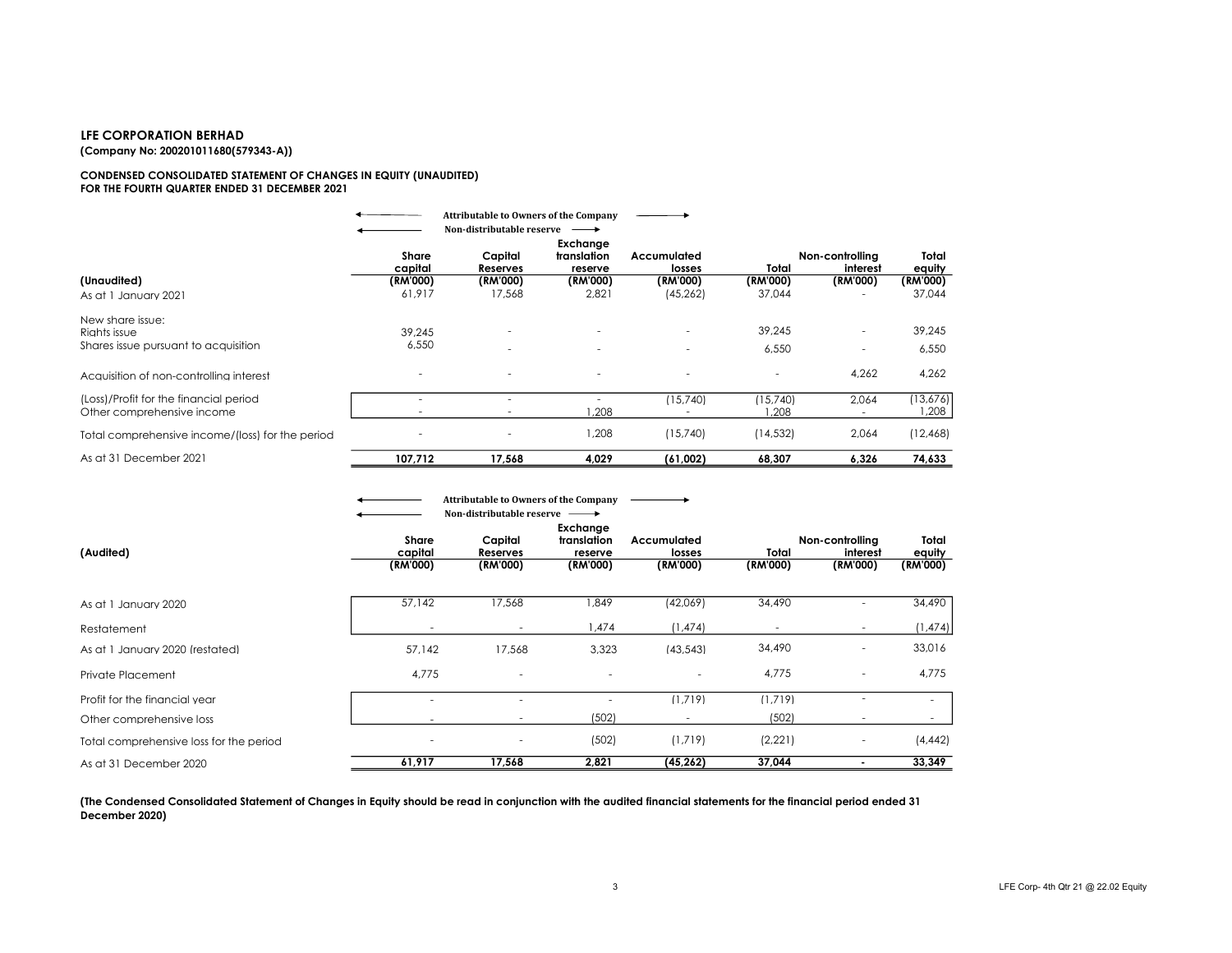## LFE CORPORATION BERHAD (Company No: 200201011680(579343-A))

## CONDENSED CONSOLIDATED STATEMENTS OF CASH FLOWS (UNAUDITED) FOR THE FOURTH QUARTER ENDED 31 DECEMBER 2021

|                                                                                                                                                                                                                  | <b>Current Financial</b><br><b>Period Ended</b><br>31 Dec. 2021<br>(RM'000) | <b>Previous Financial</b><br><b>Year Ended</b><br>31 Dec. 2020<br>(RM'000) |
|------------------------------------------------------------------------------------------------------------------------------------------------------------------------------------------------------------------|-----------------------------------------------------------------------------|----------------------------------------------------------------------------|
| <b>Cash Flows for Operating Activities</b><br>Loss before taxation<br>Adiustments for:                                                                                                                           | (12, 521)                                                                   | (1,719)                                                                    |
| Non-cash items<br>Non-operating items<br>Operating loss before working capital changes                                                                                                                           | 10,896<br>2,242<br>617                                                      | (668)<br>189<br>(2,198)                                                    |
| Changes in working capital                                                                                                                                                                                       |                                                                             |                                                                            |
| Net change in current assets<br>Net change in current liabilities                                                                                                                                                | 10,973<br>(11, 548)                                                         | (963)<br>(5,358)                                                           |
| Cash generated from/(used in) operations                                                                                                                                                                         | 42                                                                          | (8, 519)                                                                   |
| Interest paid<br>Tax paid                                                                                                                                                                                        | (133)<br>(1,718)                                                            | (189)                                                                      |
| Net cash used in operating activities                                                                                                                                                                            | (1,809)                                                                     | (8,708)                                                                    |
| <b>Cash Flows From Investing Activities</b><br>Purchase of property, plant and equipment<br>Acquisition of subsidiary                                                                                            | (11)<br>(30, 506)                                                           | (9)                                                                        |
| Disposal of subsidiaries<br>Distributed from Joint Venture                                                                                                                                                       | 19,236                                                                      | 18<br>4,897                                                                |
| Net cash (used in)/generated from investing activities                                                                                                                                                           | (11, 281)                                                                   | 4,906                                                                      |
| <b>Cash Flows From Financing Activities</b><br>Proceeds from issuance of share capital<br>Proceeds from issuance of non-controling interest<br>Repayment of borrowings<br>Repayment of finance lease liabilities | 45,795<br>100<br>(2,078)<br>(64)                                            | 4,775                                                                      |
| Net cash generated from financing activities                                                                                                                                                                     | 43,753                                                                      | 4,775                                                                      |
| Net increase in cash and cash equivalents<br>Cash & cash equivalents at the beginning of year<br>Cash & cash equivalents at the end of period                                                                    | 30,663<br>1,594<br>32,257                                                   | 973<br>621<br>1,594                                                        |
| Cash & cash equivalents comprise:<br>Cash and bank balances<br>Fixed deposits placed with licensed banks                                                                                                         | 22,571<br>9,686<br>32,257                                                   | 621<br>621                                                                 |

(The Condensed Consolidated Statement of Cash Flows should be read in conjunction with the audited financial statements for the financial period ended 31 December 2020)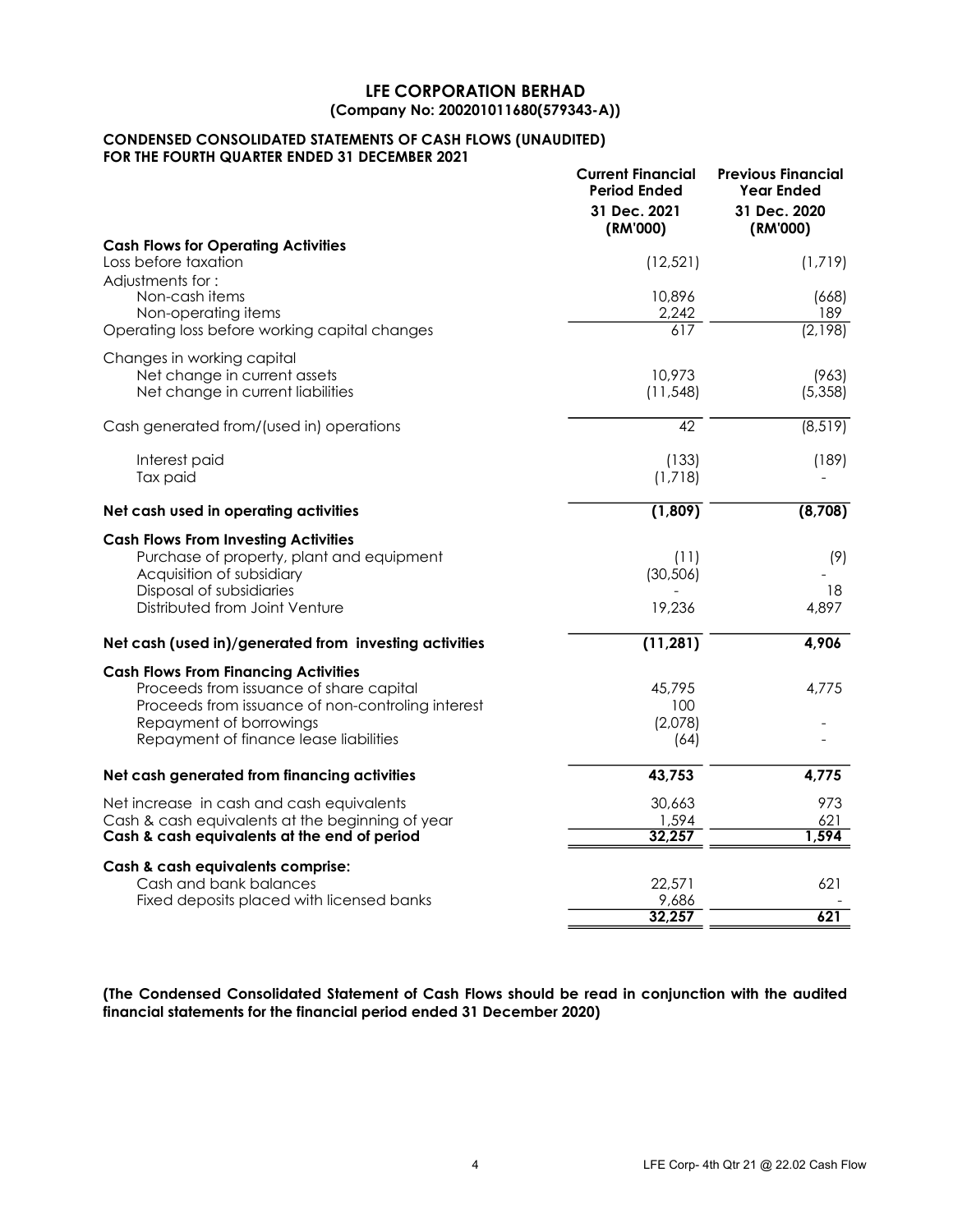#### NOTES TO THE INTERIM FINANCIAL REPORT FOR THE FOURTH QUARTER ENDED 31 DECEMBER 2021 LFE CORPORATION BERHAD (Company No: 200201011680(579343-A))

## **EXPLANATORY NOTES AS PER MFRS 134**

### A1 Basis of preparation

The interim financial statements are unaudited and have been prepared in accordance with the requirements of Malaysian Financial Reporting Standard (MFRS) 134 : Interim Financial Reporting issued by Malaysian Accounting Standards Board ("MASB") and paragraph 9.22 of Main Market Listing Requirements of Bursa Malaysia Securities Berhad. These interim financial statements also comply with International Accounting Standard ("IAS") 34, Interim Financial Reporting issued by the International Accounting Standard Board ("IASB").

The interim financial statements should be read in conjunction with the most recent audited financial statements of the Group for the financial year ended 31 December 2020. These explanatory notes attached to the interim financial statements provide an explanation of events and transactions that are significant to the understanding of the changes in the financial position and performance of the Group since the financial year ended 31 December 2020.

## A2 Accounting Policies

The accounting policies and presentation adopted for this interim financial report are consistent with those adopted for the audited financial statements for the financial year ended 31 December 2020 except for the adoption of the following new MFRSs, amendments to MFRSs and IC interpretations that are effective for the Group's financial year beginning on or after 1 January 2021, as disclosed below:

## Annual periods beginning on / after 1 January 2021

Amendment to MFRS 16 Lease: Covid-19 Related Rent Concessions beyond 30 June 2021 Amendment to MFRS 9, MFRS 139, MFRS 7, MFRS 4 and MFES 16 Interest Rate Benchmark Reform-Phase 2

The adoption of these new MFRSs, amendments to published standards and IC interpretations did not have any material impact on the interim financial report of the Group.

## A3 Seasonality or cyclicality factors

For the period under review, the business operations of the Group were not significantly affected by any seasonal or cyclical factors.

#### A4 Unusual and extraordinary items

There were no unusual items affecting assets, liabilities, equity, net income and cash flows during the current period and financial period-to-date under review.

## A5 Changes in accounting estimates

There were no changes in estimates of amounts reported in the prior financial year that have a material effect in the current period and financial period-to-date results.

#### A6 Debts and equity securities

There were no issuances, cancellations, repurchases, resale and repayments of debt and equity securities for the financial period-to-date, except following:

| <b>Issuance of New Shares:</b>                        | Date of Issuance | <b>Numbers</b> | <b>RM'000</b> |
|-------------------------------------------------------|------------------|----------------|---------------|
| -Right Issue at RM0.08 each                           | 21/4/2021        | 490,567,490    | 39,245        |
| -Shares issue pursuant to acquisition at RM 0.10 each | 27/5/2021        | 65,500,000     | 6.550         |
| <b>TOTAL</b>                                          |                  | 556.067.490    | 45,795        |

Hence the total number of shares in issue was 801,351,235 units and total paid-up share capital amounted to RM 107,712,234.67 after the above share issuance.

#### A7 Dividends paid

No dividend was paid for the current period and financial period-to-date under review.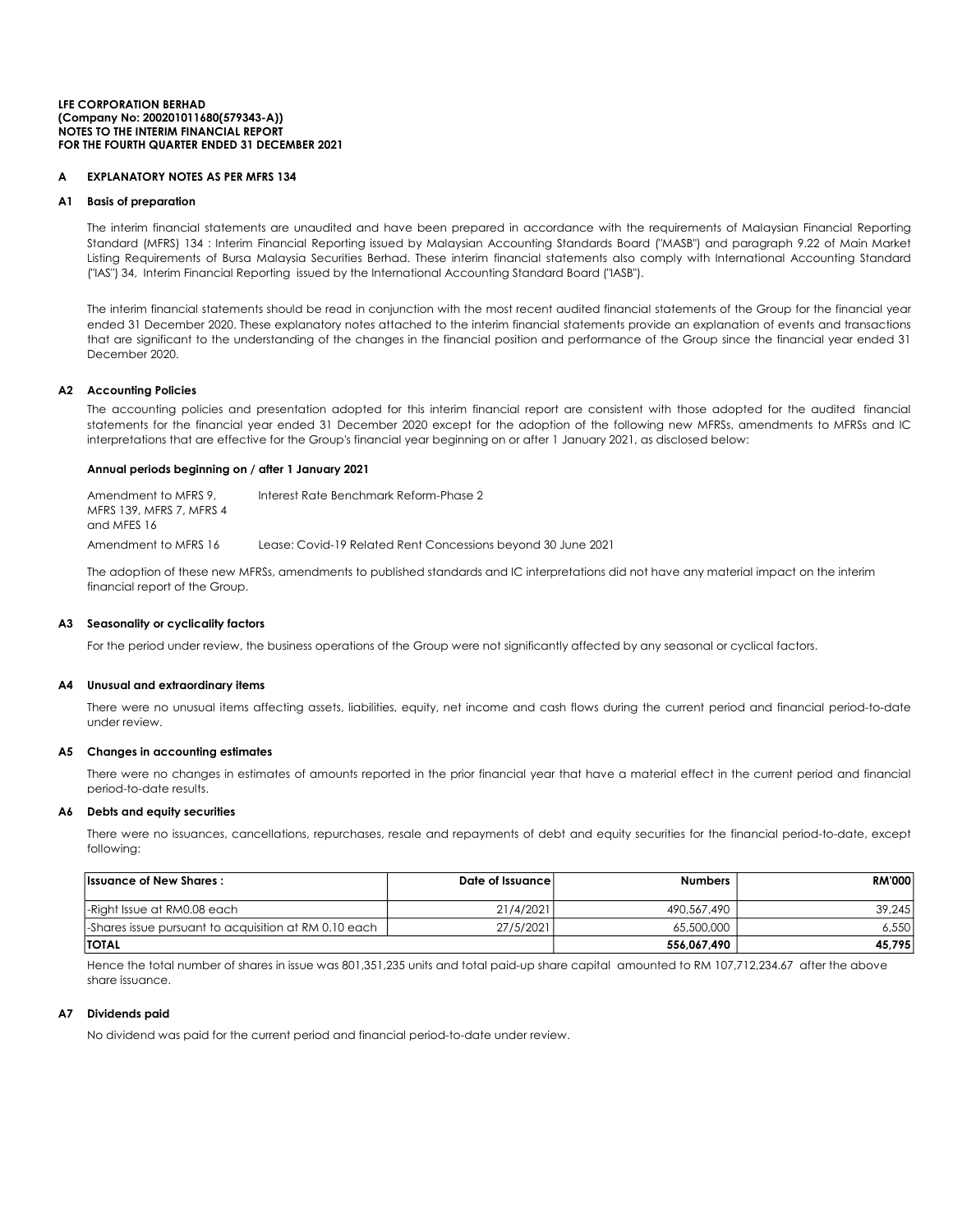## A8 Segmental reporting

| 12 months period ended<br>31 December 2021 | Construction /<br><b>Electrical</b><br>& mechanical<br><b>RM'000</b> | Investment<br>Holding<br><b>RM'000</b> | <b>Eliminations</b><br><b>RM'000</b> | Consolidated<br><b>RM'000</b> |
|--------------------------------------------|----------------------------------------------------------------------|----------------------------------------|--------------------------------------|-------------------------------|
| <b>REVENUE</b>                             |                                                                      |                                        |                                      |                               |
| <b>External Sales</b>                      |                                                                      |                                        |                                      |                               |
| Malaysia                                   | 32,875                                                               |                                        |                                      | 32,875                        |
| Overseas                                   |                                                                      |                                        |                                      |                               |
| Total revenue                              | 32,875                                                               |                                        |                                      | 32,875                        |
| <b>RESULTS</b><br>Operating loss           | (11,649)                                                             | (739)                                  |                                      | (12, 388)                     |
| Interest expense                           | (133)                                                                |                                        |                                      | (133)                         |
| Loss before tax                            | (11,782)                                                             | (739)                                  |                                      | (12, 521)                     |
| Income tax expense                         | (1, 155)                                                             |                                        |                                      | $\frac{(1,155)}{(13,676)}$    |
| Net Loss for the period                    | 12,937                                                               | (739)                                  |                                      |                               |

## A9 Carrying amount of revalued assets

This is not applicable.

#### A10 Material subsequent events

There were no material events subsequent to the end of the current quarter that have not been reflected in the financial statements.

#### A11 Changes in the composition of the Group

There were no changes in the compositions of the Group during the period and financial period under review, except for the following:

#### Acquisition of 51.0% equity interest in Cosmo Property Management Sdn Bhd

Acquisition by LFE Corporation Berhad ("LFE") of 382,500 ordinary shares in Cosmo Property Management Sdn Bhd ("CPMSB"), representing 51.0% equity interest in CPMSB from Resolute Accomplishment Sdn Bhd for a purchase consideration of RM27,540,000 to be satisfied via a combination of RM20,990,000 in cash and RM6,550,000 via the issuance of 65,500,000 new ordinary shares in LFE ("LFE Share(s)") at an issue price of RM0.10 per LFE Share. The transaction deem completed on 11 May 2021.

### Incorporation of subsidiary

On 2 August 2021, LFE Corporation Berhad ("LFE") incorporated a 60% owned subsidiary known as LFE Development Sdn Bhd ("LFEDSB"). LFEDSB is a company incorporated in Malaysia under the Malaysia Companies Act, 2016 and two hundred fifty thousands (250,000) ordinary shares have been issued and fully paid-up. The principal activity of LFEDSB is property developer and construction.

## A12 Capital commitments

There were no capital commitments for the period and financial period under review.

## A13 Changes in contingent liabilities and contingent assets

There were no material changes in contingent liabilities of the Company and the Group since the date of the last financial statements.

## A14 Significant Related party transactions

There were no related party transactions conducted during the financial period under review.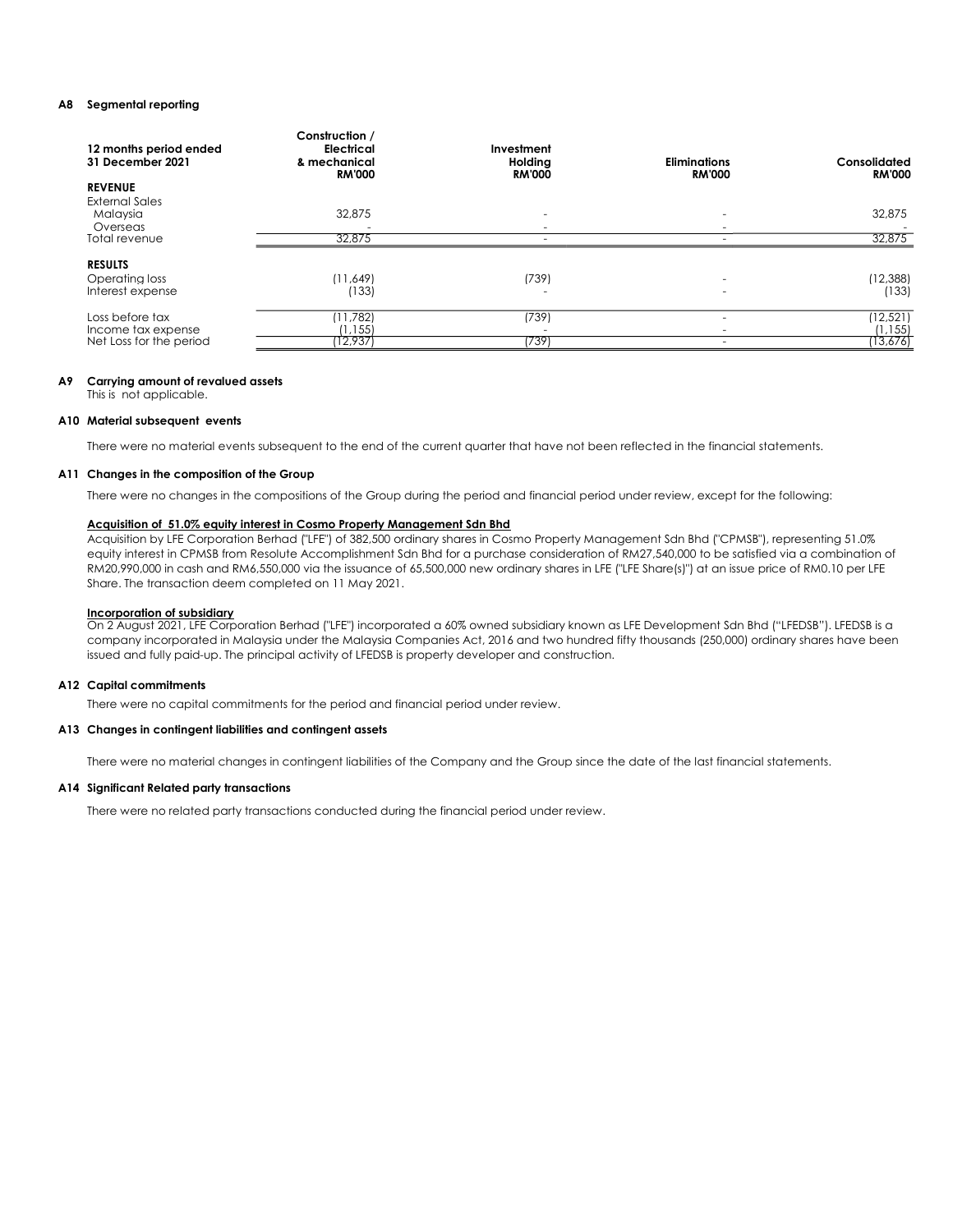### B ADDITIONAL INFORMATION REQUIRED BY THE BURSA MALAYSIA LISTING REQUIREMENTS

#### B1 Review of performance

The Group recorded total revenue of RM14.18 million for the current quarter as compared to RM1.14 million for the corresponding period of the preceding year.

Revenue recognised during the current quarter was higher than the corresponding period of the preceding year due to revenue contribution from the newly acquired subsidiary, Cosmo Property Management Sdn Bhd ("CPMSB"). During the quarter, CPMSB contributed RM6.9 million to the Group's revenue.CPMSB is expected to continue to make a significant contribution to the Group's revenue.

The Group recorded loss after tax ("LAT") of RM13.3 million for the current quarter as compared to LAT of RM1.1 million for the corresponding period of the preceding year.

The losses of current quarter was mainly due to one-off impairment expenses on overdue accounts receivable and contract assets of approximately RM8 million and RM5.4 million respectively.Excluding the one-off impairment expenses, the Group would have made an operating profit after tax.

## B2 Comparison between the current quarter and immediate preceding quarter

The Group recorded revenue and LAT of RM14.18 million and RM13.3 million respectively for the current quarter as compared to revenue and profit after tax of RM5.24 million and RM0.589 million for the immediate preceding quarter ended 30 September 2021.

Due to the government's Mobile Control Order ("MCO") implemented on 1 June 2021, the group recorded lower revenues on the immediate preceding quarter. The Group resumed development progress on these projects in mid-July as the government allowed certain business units to resume operations, hence there is no significant impact on the revenue of current querter under review. The loss of current quater was mainly due to one-off impairment expenses on overdue accounts receivable and contract assets of approximately RM8 million and RM5.4 million respectively.

#### B3 Future prospects

The Group will continue to monitor and implement appropriate measures to address the adverse risk of Covid-19 on the operations and financial aspects. The Group actively pursue and bid for more new projects in the construction sector, including mechanical, electrical engineering, plumbing and C&S works locally.

The Group diversified the existing principal activities to include property development. The Group may leverage on the similarity of technical knowledge and resources between construction and property development activities. The property development segment is expected to contribute positively to the revenue and earnings of the Group for financial year ending 31 December 2022.

### B4 Variance of actual profit from forecasted profit and shortfall in profit guarantee.

This is not applicable.

#### B5 Taxation

There is no tax liability for the current quarter/ year due to sufficient accumulated tax losses brought forward from previous years to cover current period's tax liabilities.

## B6 Sale of unquoted investments and properties

There were no sales of any unquoted investments and / or properties during the current quarter under review.

#### B7 Status of corporate proposals announced

There was no other corporate proposals announced but not completed as at the date of the announcement of this quarterly report, other than the following :

#### Right Issue

On 21 April 2021, the Group completed and listing of 490,567,490 Rights Shares issued pursuant to the Rights Issue on the Main Market of Bursa Malaysia Securities Berhad. The Group raised RM 39,245,399 at an issue price of RM 0.08 per share.

The status of the utilisation of proceed as at the reporting date is as follows:

| <b>Right Issue</b>                                          | <b>Proposed Utilisation</b> | Amount Utilised | <b>Expected Timeframe for</b> |
|-------------------------------------------------------------|-----------------------------|-----------------|-------------------------------|
|                                                             | <b>RM'0001</b>              | <b>RM'000</b>   | Utilisation                   |
| Settlement of the Cash Consideration for the<br>Acquisition | 18.236                      | 18,236          | Completed                     |
| General working capital                                     | 20,309                      | 20,309          | Completed                     |
| Estimated expenses in relation to the Proposal              | 700                         | 700             | Completed                     |
| <b>Total Gross Proceed</b>                                  | 39.245                      | 39.245          |                               |